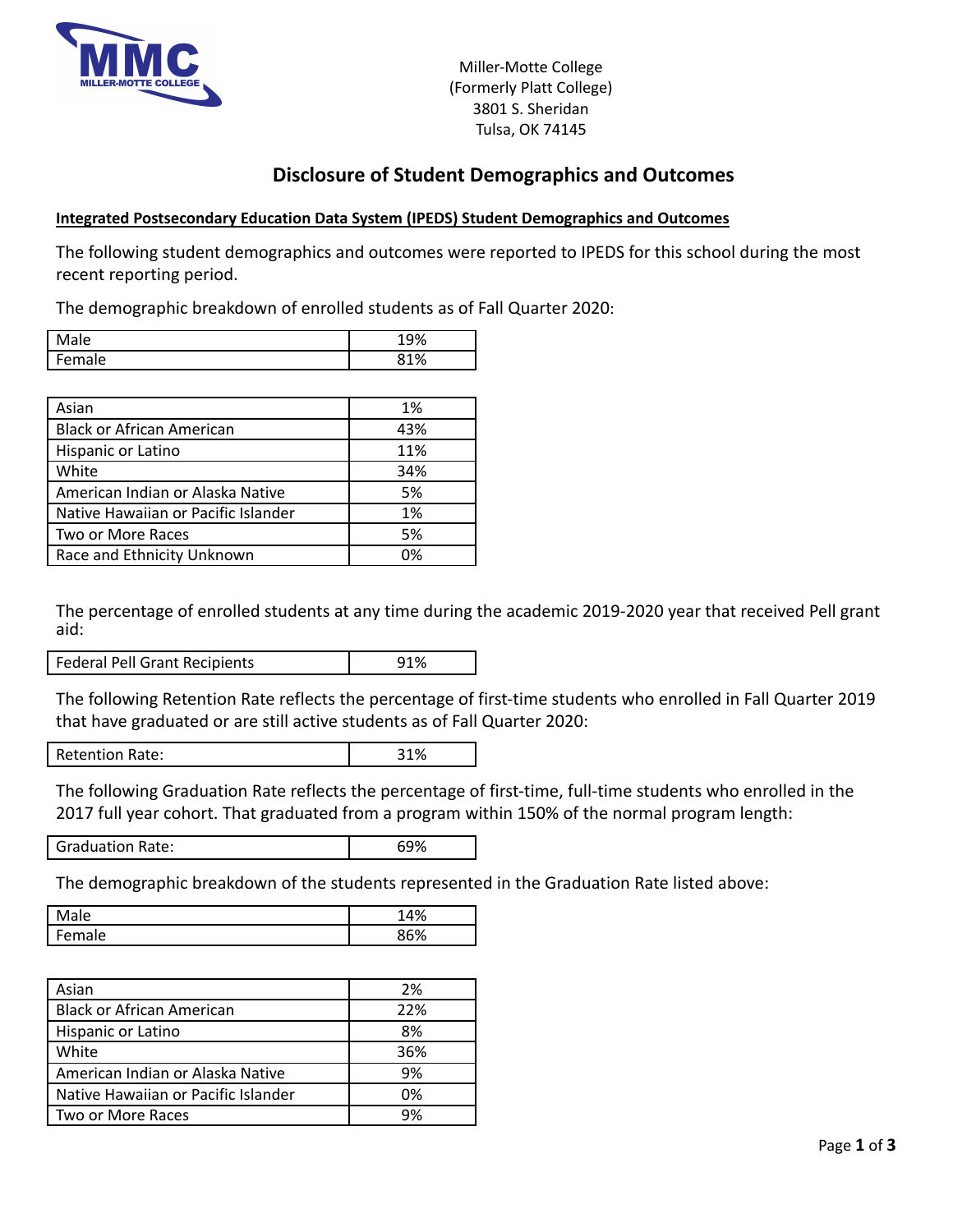

Race and Ethnicity Unknown 14%

The percentage of students represented in the Graduation Rate listed above that received the following types of financial aid:

| <b>Federal Pell Grant Recipient</b>                                       | 90% |
|---------------------------------------------------------------------------|-----|
| Subsidized Stafford Loan recipients not receiving Pell Grant              | 8%  |
| Recipients of neither a Federal Pell Grant nor a Subsidized Stafford Loan | 2%  |

## **Accrediting Commission of Career Schools and Colleges (ACCSC) Graduation, Employment and Licensure Pass Rates**

Graduation, Employment, and Licensure Rates as reported to this school's accreditation agency, the Accrediting Commission of Career Schools and Colleges (ACCSC), in its 2021 Annual Report for the reporting date of July 1, 2021 for each program are as follows:

|                                                |                      | <b>Students</b>   |            | # of<br>Grads    |                   | #of<br>Grads  | $%$ of  |
|------------------------------------------------|----------------------|-------------------|------------|------------------|-------------------|---------------|---------|
|                                                |                      | <b>Available</b>  |            | <b>Employed</b>  |                   | <b>Taking</b> | Grads   |
|                                                |                      | for               | Graduation | of Grads         | <b>Employment</b> | Licensin      | Passing |
| Program (length)                               | <b>Report Period</b> | <b>Graduation</b> | Rate       | <b>Available</b> | Rate              | g Exam        | Exam    |
| Heating, Ventilation, Air                      |                      |                   |            |                  |                   |               |         |
| <b>Conditioning, &amp; Basic Refrigeration</b> |                      |                   |            |                  |                   |               |         |
| (ACHR) (10 months)                             | $01/19 - 12/19$      | 19 of 44          | 43%        | 10 of 13         | 77%               | N/A           | N/A     |
| <b>Business Studies (13 months)</b>            | $09/18 - 08/19$      | $N/A^*$           | $N/A^*$    | $N/A^*$          | $N/A^*$           | N/A           | N/A     |
| <b>Culinary Arts (9 months)</b>                | $03/19 - 02/20$      | 9 of 30           | 30%        | 7 of 9           | 78%               | N/A           | N/A     |
| <b>Cyber Security Distance Education</b>       |                      |                   |            |                  |                   |               |         |
| $(18$ months)                                  | $01/18 - 12/18$      | $N/A^*$           | $N/A^*$    | $N/A^*$          | $N/A^*$           | N/A           | N/A     |
| <b>Dental Assisting (10 months)</b>            | $1/19 - 12/19$       | 13 of 38          | 44%        | 10 of 13         | 77%               | N/A           | N/A     |
| <b>Health Information Technology</b>           |                      |                   |            |                  |                   |               |         |
| Distance Education (18 months)                 | $01/18 - 12/18$      | $N/A^*$           | $N/A^*$    | $N/A^*$          | $N/A^*$           | N/A           | N/A     |
|                                                |                      |                   |            |                  |                   |               |         |
| <b>Medical Assisting (10 months)</b>           | $01/19 - 12/19$      | 28 of 65          | 43%        | 21 of 28         | 75%               | N/A           | N/A     |
| <b>Medical Billing &amp; Coding (15)</b>       |                      |                   |            |                  |                   |               |         |
| months)                                        | $06/18 - 05/19$      | $N/A^*$           | $N/A^*$    | $N/A^*$          | $N/A^*$           | N/A           | N/A     |
| Practical Nursing - (14 months)                | $07/18 - 06/19$      | 6 of 7            | 86%        | 5 of $6$         | 83%               | 6             | 100%    |

\*This program did not have any student starts within the given reporting period. Because of this, there is no student outcome data *to report.*

All Employment rates disclosed were reported to ACCSC in the 2021 annual report. The Employment rates for schools accredited by ACCSC are based on the outcomes of students that started during a specified period time. This period of time calculation is based on the program length, in months, for completion within the maximum time period (1.5 times the normal program length) plus 3 months to find employment.

Graduates are considered unavailable for employment for the following reasons: death, incarceration, active military service deployment, the onset of a medical condition that prevents employment, or international students who have returned to their country of origin.